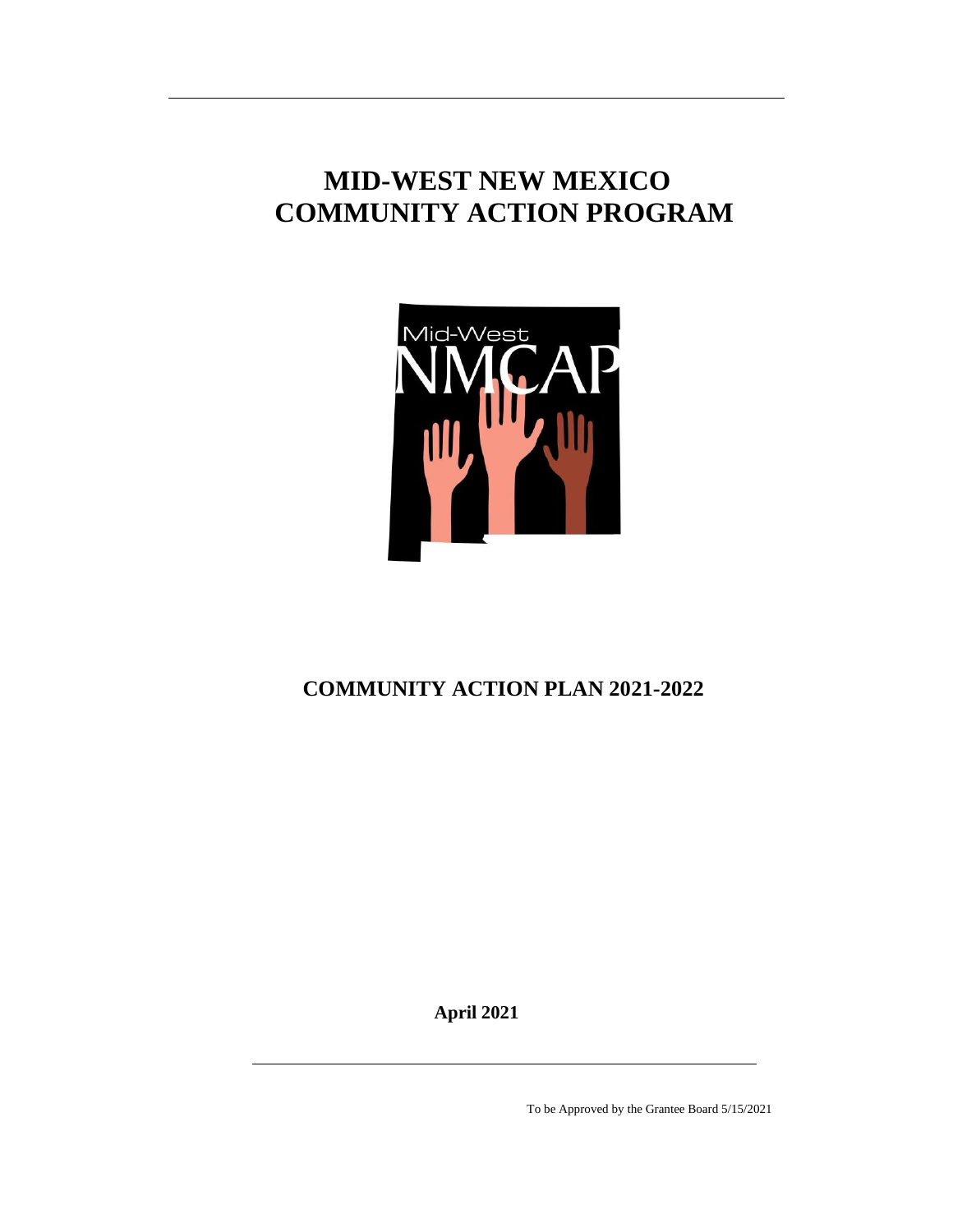#### **Community Needs and Community Action Plan 2021-2022**

Mid-West New Mexico Community Action Program (MWNMCAP) is committed to providing services to help empower and improve the lives of low-income individuals and families residing within Valencia, Socorro, McKinley, Cibola and Catron Counties. To this end, we have prepared an update to the 2021-2022 Community Action Plan. This plan outlines the issues effecting poverty within the service delivery areas and identifies proposed strategies and services to address the identified needs. In developing this plan, special consideration was given to feedback provided by low-income individuals and representatives of low-income individuals participating in CSBG activities. The needs identified reflect the feedback received through our Community Assessment Surveys, Customer Satisfaction surveys, Public Comments and information obtain during client intake and assessment. Also considered was the feedback received from individuals and families seeking assistance because of the Coronavirus 2019 (COVID-19) pandemic. The Agency utilizes a systematic approach for collecting, analyzing and reporting client satisfaction data to the Board.

The Board of Directors and Head Start Policy Council continue to rely on the Chief Executive Officer, Head Start Director, Chief Financial Officer, Deputy Chief Financial Officer and other staff for overseeing community assessment activities. As in past years, the Planning Committee of the Grantee Board and Policy Council continued to be actively involved in reviewing and approving the agency wide community assessment.

Mid-West New Mexico Community Action Program continues to use a variety of mediums to identify community needs. A comprehensive annual assessment was conducted by the Agency for both CSBG and Head Start activities. Information is shared between each of the agency's departments. Agency staff, Policy Council members, and Grantee Board members conducted the assessment. Numerous staff meetings were conducted to discuss the outcome of the assessment and to determine an appropriate plan of action needed to prioritize and address the identified needs. Additionally, information on needs was obtained from individuals who applied for CSBG services. Finally, the agency utilized information gathered from key sectors of the community. These sectors included community based, faith based groups, private sector, public sector and educational institutions. MWNMCAP has developed the infrastructure required to help identify and address client needs. We will continue to utilize our Community Service Block Grant (CSBG) Offices, Head Start Centers, and administration office, as well as, community partners to address the needs identifies with the available resources.

We will continue to update our needs assessment of the service delivery area on an annual basis. We will also continue to identify and leverage resources required in addressing the needs. We will work closely with other human services agencies and community members in strengthening existing partnerships and developing new partnerships. We will also continue to address the issues of unemployment and under employment, inadequate education, transportation, inefficient or ineffective use of income, inadequate housing, address emergency needs within our funding capabilities and utilize other resources and services and collaborate and/or coordinate our efforts and program with them to serve the population in need. Mid-West New Mexico Community Action Program will continue to seek alternate funding sources to supplement existing resources. Mid-West New Mexico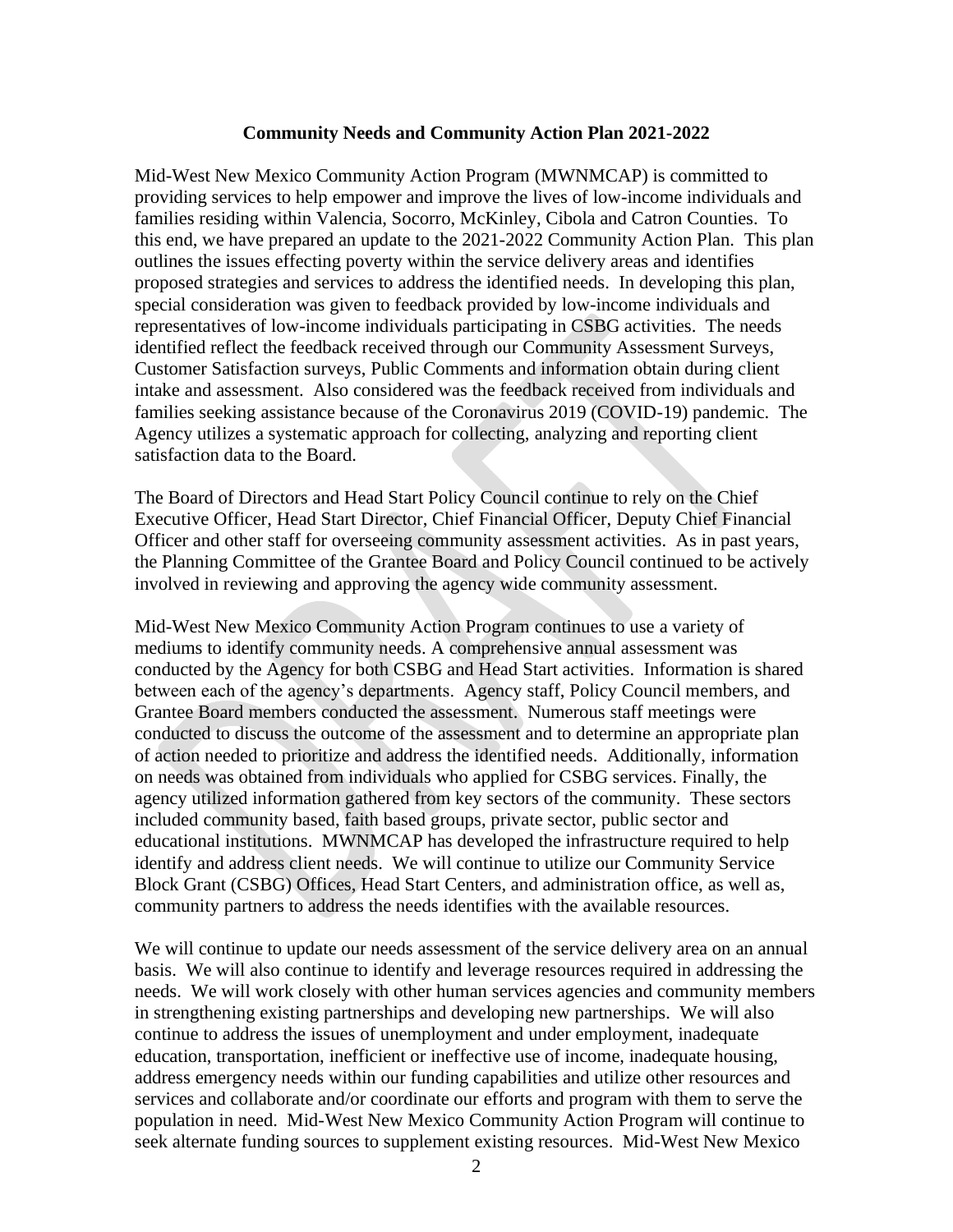Community Action Program will continue to communicate its activities and results to the community through the Agency's Annual Report and through information posted on the Agency's website.

In accordance with the Community Services Block Grant (CSBG) funding requirements and other related State or Federal funding requirements, we submit the 2020-2021 Community Action Plan.

# **Historical Perspective**

The Mid-West New Mexico Community Action Program is a Grantee Agency celebrating its 54th year of successfully operating quality Head Start programs, Early Head Start Programs and Community Services Block Grant Programs in the five counties of Socorro, Valencia, Cibola, and McKinley, and Catron. In 2019, Mid-West New Mexico CAP began delivering an Early Head Start Program in Socorro, McKinley, Cibola and Valencia Counties. We anticipate that this program will continues to grow as we expand our facilities to increase capacity to accommodate the need for this service.

The counties are located in the mid-western part of the state of New Mexico and cover an area of approximately 24,643 square miles or approximately 1/5 of the state. The Mid-West New Mexico CAP Agency service areas are rural in nature and there are diverse needs in each respective county. Resources have been available in most areas, but are limited, in small isolated communities. For example, Valencia County is closest in proximity to a metropolitan area and barring transportation issues offers resources that are more available.

The Mid-West NM CAP operates a Head Start program, with nine (9) centers throughout four (4) counties and operates the Community Services Block Grant program with four area offices. During 2019, Mid-West NM CAP began operating an Early Head Start Program for children ages 6 months to 2 years old. Early Head Start classrooms are located in Valencia, Socorro, Cibola and McKinley Counties.

The agency's governing body; the Grantee Board of Director's has a total of fifteen (15) members, consisting of representation from the five counties MWNMCAP serves. The Board includes representation from the Private and Public sectors as well as representation for low-income individuals. The Grantee Board's highest priorities are to review and revise, as needed the organizational structure, its leadership abilities, the policies and procedures that affect the organization to its highest level.

The Mid-West NM CAP grantee has established a Policy Council, a formal structure of shared governance through which parents can participate with authority in policy making and other decisions about the program as defined in the By-Laws that ensure clarity and consistency in function and purpose. The Policy Council representation consists of fifteen (15) members, the majority being more than 51% from parents of currently enrolled children from four counties. (Approximately 95% of Head Start families meet CSBG eligibility guidelines. Policy Council members advocate for low income individuals).

Mid -West NM CAP Grantee Board of Directors, Policy Council, staff, parents, community partners are committed to sharing a vision, action plan for enhancing Head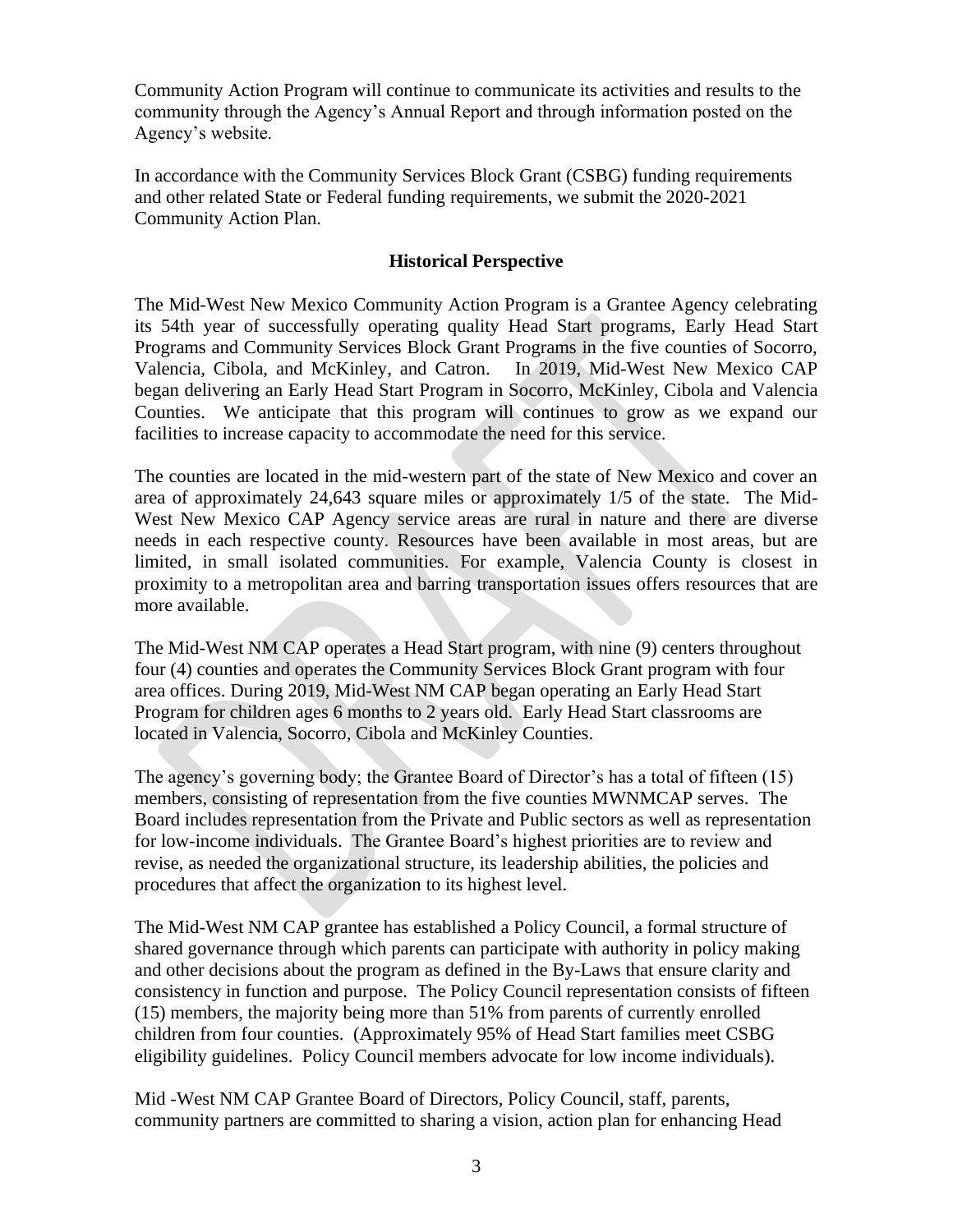Start program quality and child outcomes and ensuring accountability and developing, enhancing and streamlining the Community Service Block Grant program.

Our goal is to bring a greater degree of quality social and educational competence for preschool children from low-income families, in all of our service areas and assist low-income persons to become more self-sufficient and improve the conditions in which the lives of low-income persons are improved. The Head Start and Early Head Start programs promote children's development through services that support early learning, health, and family well-being. The Head Start program is based on the premise that all children and their families share certain needs, and can benefit from a comprehensive early childhood education developmental program, in the areas of child health and developmental services, education and early childhood development, child health and safety, child nutrition, child mental health, family and community partnerships. CSBG services are made available to Head Start families to help address their needs and compliment the Head Start services.

MWNMCAP began providing Head Start services in 1967. The program was formally issued a Certificate of Incorporation in 1968. Head Start is nationally known and recognized for its high quality, comprehensive programming, particularly for children and families living below the federal poverty level or with other risk factors. Today, all MWNMCAP programs are laid over the Head Start model and funding. No programs today would survive without this federal funding.

In 1998, Head Start reauthorization shifted the focus of Head Start from social competence to school readiness. School districts became major partners for MWNMCAP. Classroom space is also located in schools, benefiting children and families by establishing a relationship with formal educational institutions.

Currently, MWNMCAP is a dynamic organization with 140 staff, numerous community partners and 767 parent and community volunteers serving 807 children and families in Head Start and serving over 4,121 individuals in the Community Services Block Grant Program. The recent past has been challenging. The future promises more change and challenge. MWNMCAP and the Head Start programs it administers are at a pivotal point and face unprecedented threats and opportunities. At the same time, MWNMCAP serves a vital function in the community, with proven results. MWNMCAP has set forth this plan to secure its long-term future as a provider of comprehensive, high quality, early childhood education and family development programs along with the Community Services it provides to low income residents.

#### **MWNMCAP's Mission**

To Provide human services and activities which have a major impact on causes of poverty in the community or those areas of the community where poverty is an acute problem; and also to assist low-income participants including the elderly, poor, children and families.

#### **MWNMCAP Core Values**

MWNMCAP **REACHES** to strengthen families and community by valuing: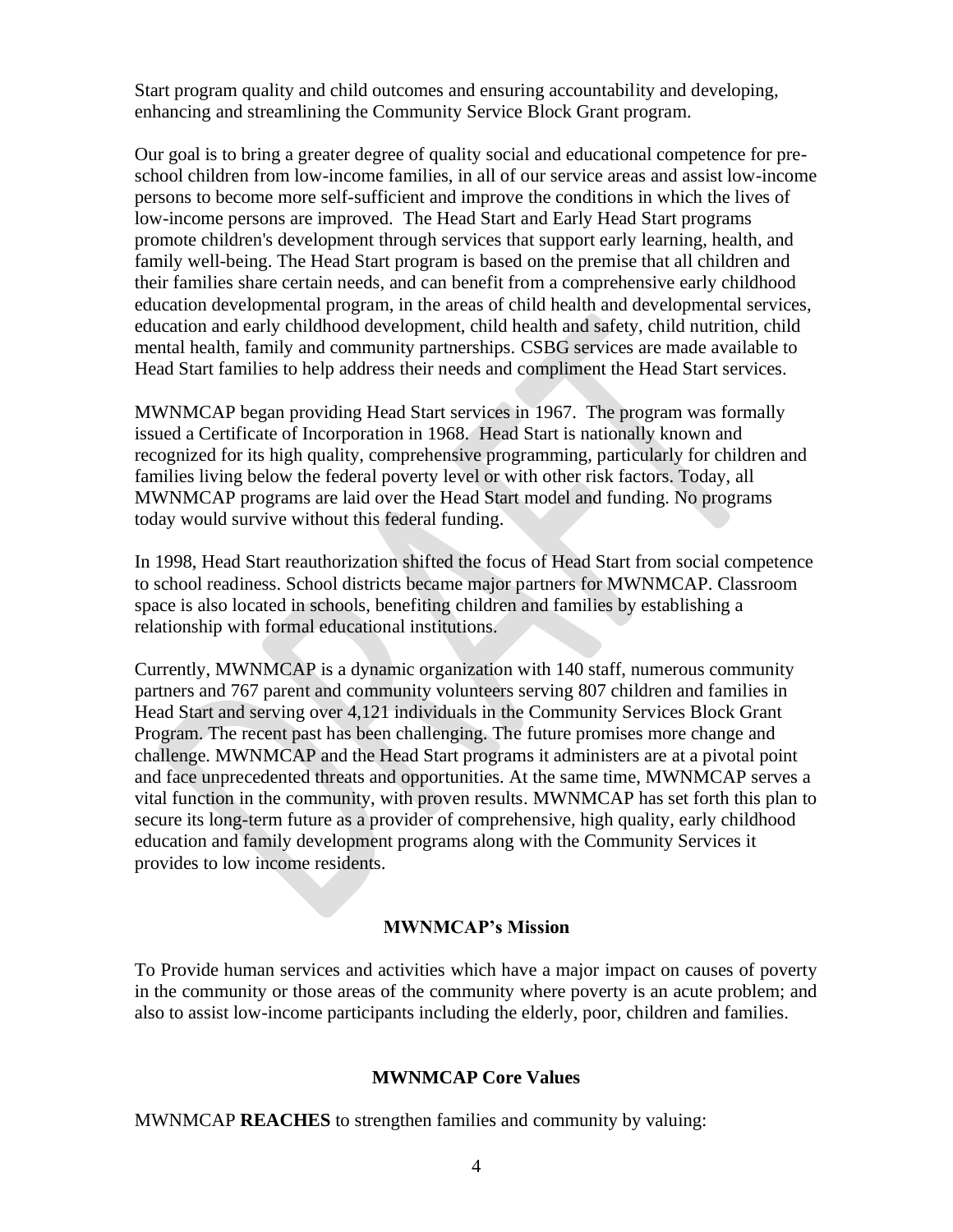**R**espect for and inclusion of all children and families, embracing differences in language, culture, ability, and economic status.

**E**very child's right to have a safe, nurturing childhood and to reach her/his full potential as a productive citizen.

**A**ccess to education, health, and safety resources for all children and families.

**C**omprehensive, collaborative partnerships among all stakeholders: children, families, and the community.

**Highly qualified, diverse staff empowered by ongoing support and professional** development.

**Empower low-income persons to become more self-sufficient.** 

**S**tabilize low-income families and assisting them in achieving their potential by strengthening their support systems.

# **Critical Issues**

Several critical issues face MWNMCAP. Federal and political changes at many levels will have an effect in the future. We may need to adjust our strategies as the U.S. Congress considers Head Start and Community Services Block Grant resource levels.

To successfully address critical issues, MWNMCAP must effectively communicate with organizational stakeholders, internally and externally, informally and formally. Ultimately, MWNMCAP's success depends on conveying who we are and how our programs benefit both those served and the community as a whole.

# **Identification of Major Poverty-Related Problems**

There are numerous factors, which have contributed to poverty in the service delivery area. New Mexico along with the rest of the nation has experienced significant economic downturns. Rural communities are not immune from this economic downturn. This has served to intensify the issues that affect poverty.

One of the ongoing factors that continue to keep people on the poverty list is that a single parent is head of household. Based on our 2019–2020 CSBG Annual Report data approximately 32% of the families with children served were comprised of single parents. This represents a 6% increase in single parents as compared to last year. Many of these parents do not receive financial support for their children, and thereby have to rely on public assistance. Programs such as TANF (Temporary Assistance for Needy Families) and SNAP (Supplemental Nutrition Assistance Program) have stringent requirements that families must meet. In many instances, families have to find some type of employment to help provide for their families. Available jobs are usually entry level and are low paying. The recent COVID–19 pandemic has made this hardship worse.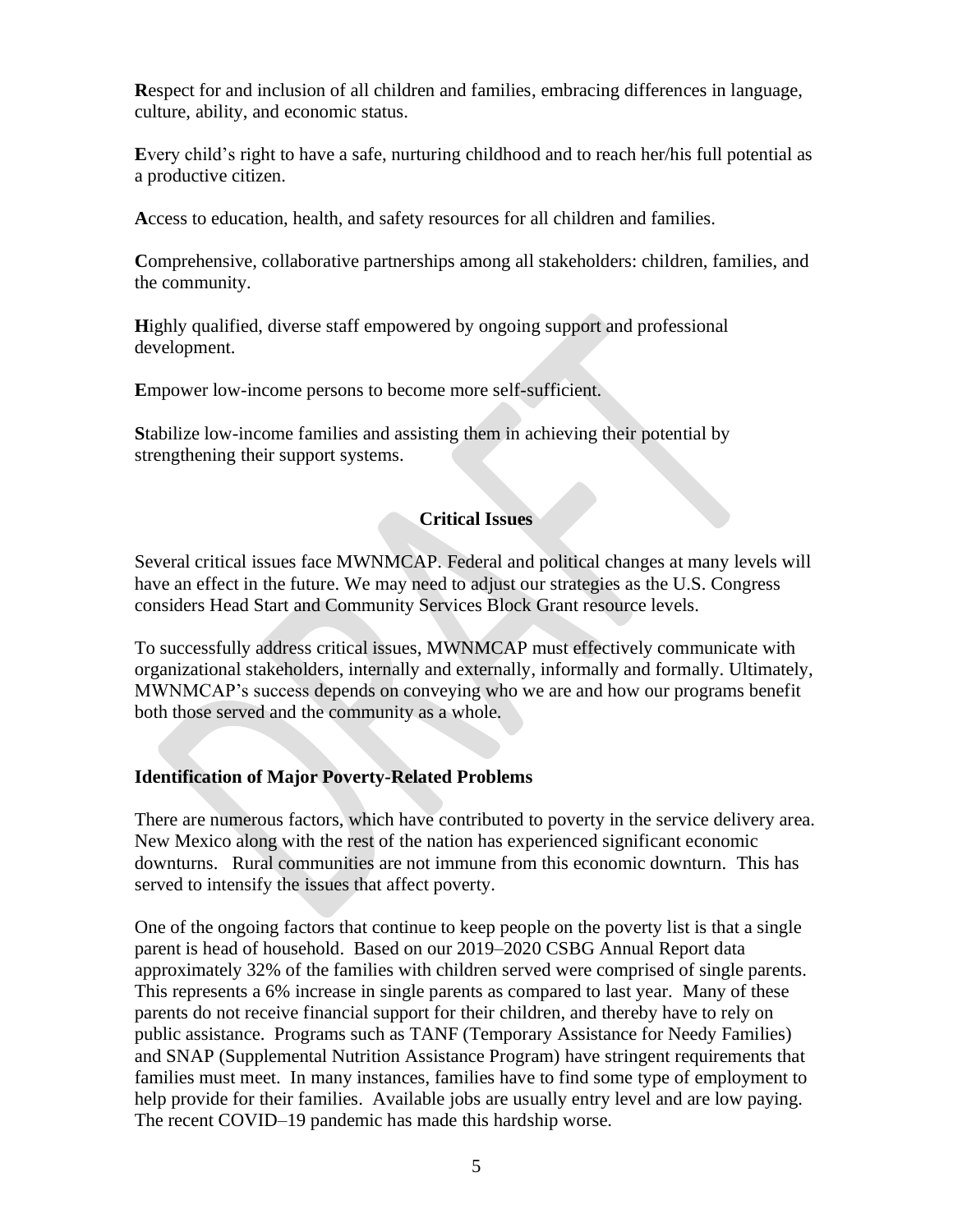Another factor is the educational level and/or training of some of these families or parents. Approximately, 36% of individuals served during 2019 – 2020 who were 25 years of age or older did not have a high school diploma or GED. Those clients who completed their GED lacked viable skills or training needed to obtain a job that provided a living wage. (A living wage is the minimum hourly income necessary for a worker to meet basic needs. It affords the earner and her or his family the most basic costs of living without need for government support or poverty programs). The lack of jobs and employment opportunities was once again cited as being the greatest concern and pressing problem being faced by families residing within our service delivery area. Another pressing problem facing families was their concern for being able to pay necessary bills.

Other areas of need identified were the need for assistance in managing finances, help with home and car repair, childcare and adult education. Many do not have adequate transportation to allow them to get to a job and they lack the recourses to repair their automobile. The fluctuating fuel costs and the large geographical area of the state that families are required to travel further complicate the transportation issue. Reductions in fuel prices rarely remain for extended periods. Public transportation in rural areas is limited or non-existent.

The lack of available and affordable childcare is a significant barrier in preventing lowincome families from obtaining full time employment. A shortage of high quality infant and toddler childcare for working families poses both a health and safety risk to babies whose parents work outside the home, as well as a missed opportunity to connect parents of young children to critical health services. Even if families are able to find appropriate childcare programs, the cost may present a challenge to families who do not quality for subsidized care, but cannot afford the cost of licensed care. In August of 2019, Mid-West NM CAP began administering an Early Head Start Program in Valencia, Socorro, Cibola and McKinley Counties.

A major concern of many parents, especially single parents, is that of housing. Many have to rent or access low-income housing, if available, or live with parents or other relatives. If a particular job is obtained, many cannot afford to pay the high rate of rent since they are only earning a minimum wage. This may be attributed to lack of a skills, education, the absence of quality jobs. We noted that more families are sharing living expenses. Several families are living in one household and functioning as a larger unit.

The recent Coronavirus 2019 (COVID-19) continues to have had a severe impact on individuals and families. Many individuals are experienced a reduction in work hours or have been required to "shelter in place" and do not have the ability to work remotely. Based on phone calls received by our admiration and local offices, there continues to be a high demand rent and utility assistance. Food distribution sites throughout our service delivery area has increased significantly. Families have many opportunities to obtain food assistance through various resources.

#### **Identification of Current Levels of Anti-Poverty Efforts**

MWNMCAP will continue to communicate and collaborate with local human services agencies and organizations in the five (5) County areas to facilitate the coordination of services to needy families. MWNMCAP has established formal partnerships with federal, state and local public and private organizations in an effort to foster this coordination.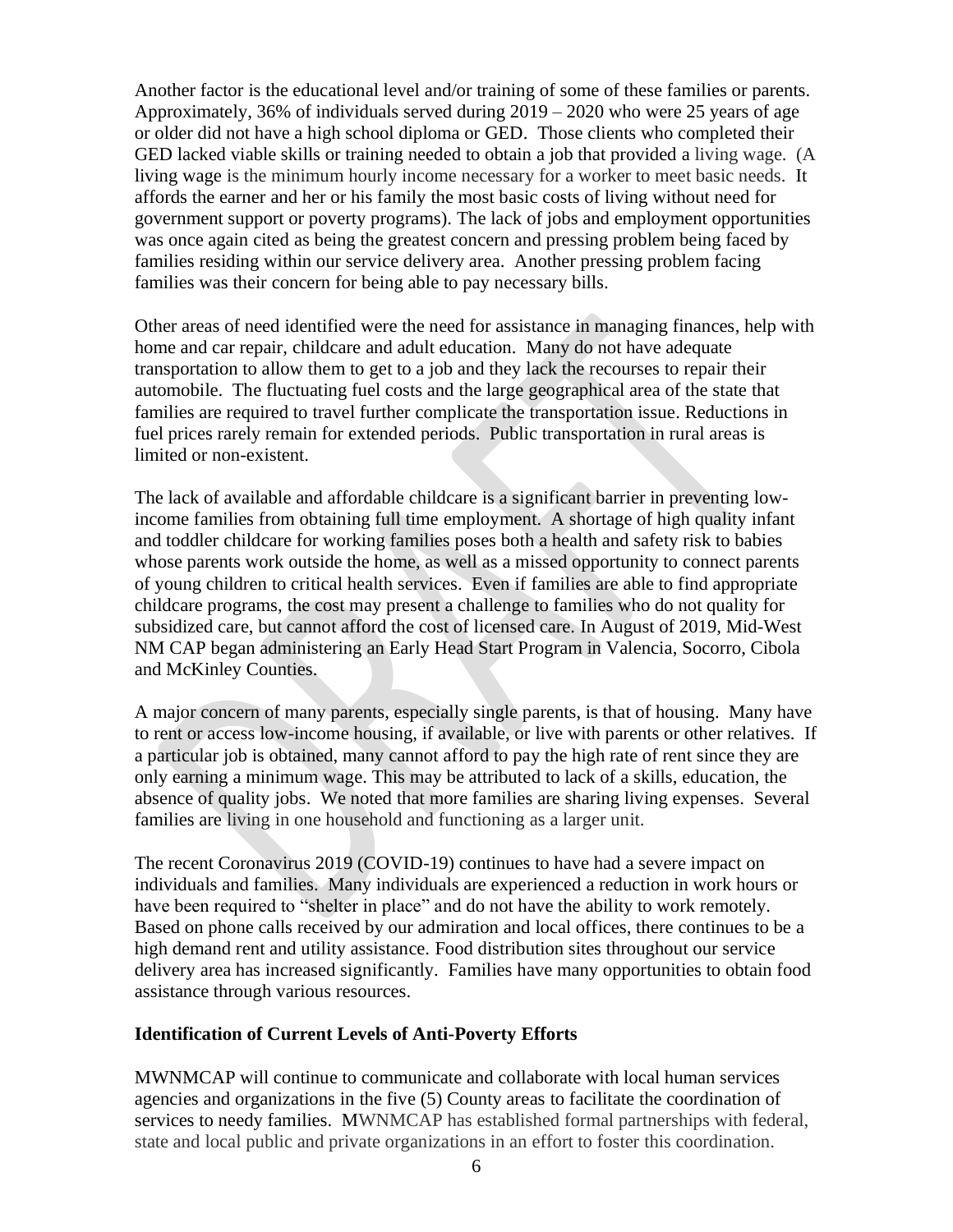We will continue to work closely with the New Mexico Department of Human Services, Income Support Division. ISD assists eligible low-income individuals and families through statewide programs of financial assistance, food assistance, employment assistance and training services. The specific programs administered by ISD to affect poverty include the Supplemental Nutrition Assistance Program (SNAP), Temporary Assistance for Needy Families (TANF), General Assistance, and Low Income Home Energy Assistance Program.

Additionally, MWNMCAP will continue to work with the New Mexico Department of Workforce Solutions to help address the employment and training needs of eligible individuals. Special employment and training needs will be addressed through the local Workforce Investment Boards and their respective contractors.

MWNMCAP will also continue to address the need for food by continuing to partner with the Road Runner Food Bank, The Community Pantry, Child and Adult Care Food Program, Smith's, Wal-Mart, Albertson's, John Brooks, and Shamrock Foods. These partners either donated food, (via the food rescue program), or provided our organization the opportunity to procure food and tangible items at discounted rates therefore allowing us to purchase in bulk amounts. We will continue to maintain our relationship with other food pantries in the area and make referrals as appropriate.

MWNMCAP will provide a copy of the resources inventory to all individuals applying for assistance. The resource inventory will identify other resources in the community that may be available to meet the needs identified by applicants in those instances where MWNMCAP is unable to provide direct assistance. Individuals and/or families with identified needs will be referred to the appropriate agencies.

While the Mid-West NM CAP does not have dedicated case managers on staff, efforts will be made to introduce case management whenever possible. Staff will function in fashion similar to case managers through maintenance of case files and efforts to link the needs of low-income persons and families with available services and resources. Our agency will continue to rely on our respective staff in offices and/or Centers, along with volunteers, board members and parents of Head Start Children to help ensure delivery of services and assistance to low-income individuals and families in our services areas.

# **Selection of the Problems to be addressed in the CSBG Outcome Plan Form (ROMA) and National Performance Indicators**

Based on a review of data gathered from clients, staff and community partners, through our Community Survey, we identified the issues which individuals and families are most concerned about. These are presented in order of concern.

# **COMMUNITY ISSUES**

- Drug and Alcohol Abuse
- Affordable Housing
- Crime
- Not Enough Jobs Affordable Housing
- Education for my children
- Lack of Community Resources
- Road/Street Repairs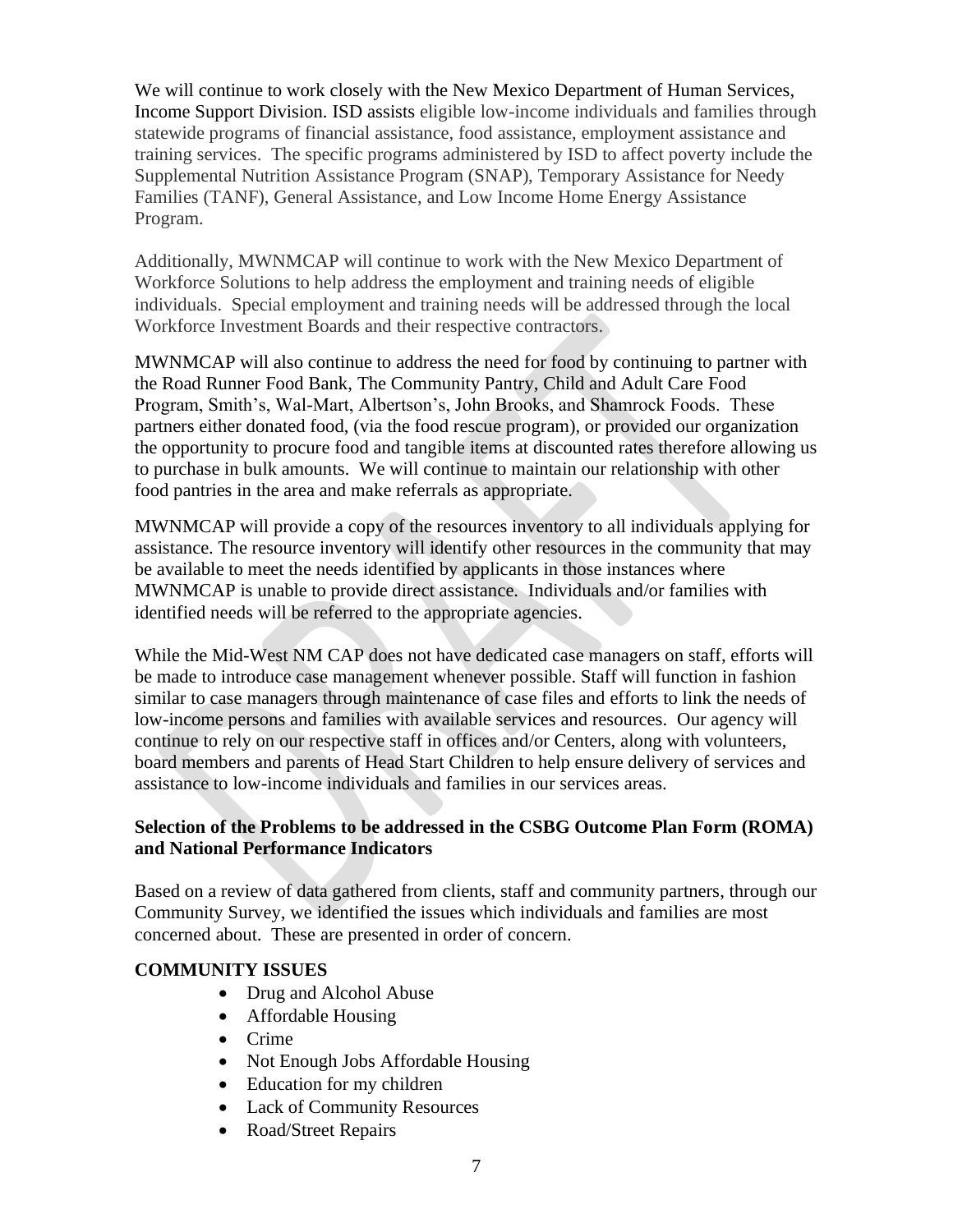# **MOST PRESSING PROBLEMS FOR FAMILIES**

- Paying Necessary Bills
- Employment
- Managing Finances
- Help for Home and Car Repairs
- Child Care
- Housing

Mid-West NM CAP will leverage every financial resource available to address those problems that are most pressing to families. This will include but will not be limited to CSBG funds, Emergency Food and Shelter funds, Restricted funds, (resulting from donations), and CSBG COVID-19 Emergency funds.

Mid-West NM CAP will seek to address Community Issues identified in the needs survey. Some we can address directly and others we will collaborate and/or coordinate our efforts with respective County/City entities and other State agencies and local organizations and community partners.

A full copy of the 2021-2022 Community Assessment Survey is included with our Community Action Plan.

# **The Determination of Measurable Goals:**

Th**e** specific measures and expected outcomes supported with direct CSBG funding will be reflected in the Agency's Scope of Work. The Scope of Work will reflect the client's needs as identified in the Community Survey. The Goals and expected outcomes will be consistent with the new Community National Performance Indicators.

The 2021-2022 plans will incorporate the following goals to address poverty within the service delivery area.

Module 3

Goal 2: Communities where people with low incomes live are healthy and offer economic opportunity.

Module 4

**`**

Goal 1: Individuals and Families with low incomes are stable and achieve economic security.

The ROMA Next Generation system will be used to measure, analyze and communicate performance. The Agency will move towards developing a culture of continuous learning rather than just a culture of compliance and reporting. The ultimate goal of our Agency is to generate robust results for individuals with low-incomes and to have a positive impact on the communities served.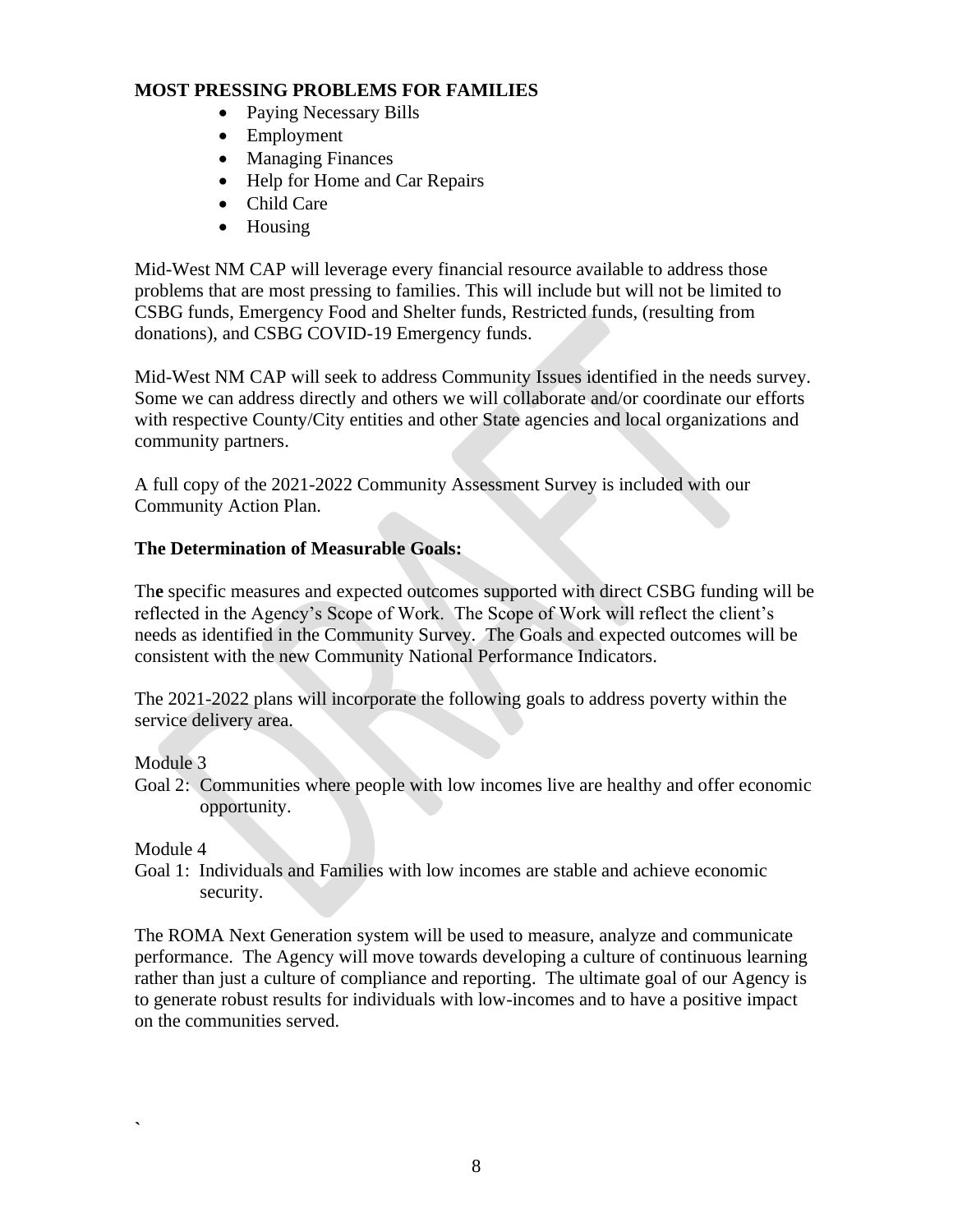# **The Selection of Strategies, Programs, and Activities**

As a result of the assessment and information obtained through surveys and interaction with clients, we will continue to assist families by helping them to address their basic needs (food, shelter, and utilities). We will also address the transportation issue by assisting with car repairs. To this end, Mid-West New Mexico Community Action Program's strategy is to first make sure that the basic needs of families are met by assuring that they have food to eat and are in a safe warm home. Food pantry activities and services will be maintained to help meet the needs of the community. Special consideration will be given to the needs of the elderly and disabled and those severely impacted by the COVID-19 pandemic. To this end, we have established specific food distribution dates for these clients. We have continued to implement changes to the food distribution process to insure timely and efficient food distribution through our food panties. We will continue to collaborate with local senior centers and local governments to promote our food programs.

Partnerships and linkages will also be maintained in each respective community to help identify safe and affordable housing. CSBG funds will be earmarked to assist families with utility assistance and/or rent and mortgage payments as applicable. We will leverage CSBG financial resources by applying for Emergency Food and Shelter Funds and through non-financial agreements with the Human Services Department's Low Income Home Energy Assistance Program (LIHEAP), Public Services Company's Good Neighbor Fund and Gas Company of New Mexico HEAT Program, as well as through the Cooperative Health Assistance Services **(**CHAS**)** program sponsored through the NM Area Agency on Aging. We will continue to work closely with our community partners to conduct on-going education of our clients in the area of income management and health and nutrition, as well as related areas promoting self-sufficiency.

# **Strategic Goals & Objectives**

To address the critical issues facing the organization and to move toward actualization of the MWNMCAP vision, MWNMCAP will pursue goals and objectives in five major areas.

# **Community Partnerships**

GOAL: To become the community services "partner of choice" and build mutually beneficial, mission compatible partnerships that address rising needs, fill service gaps, and strengthen the quality and diversity of early childhood services.

Objectives:

• Work with other childhood service and human services leadership groups on community planning, needs assessments, coordination of early childhood service systems, and other efforts.

• Expand and analyze needs assessments to determine community needs and gaps in comprehensive early childhood services.

• Expand current and potential partnerships to address these identified gaps.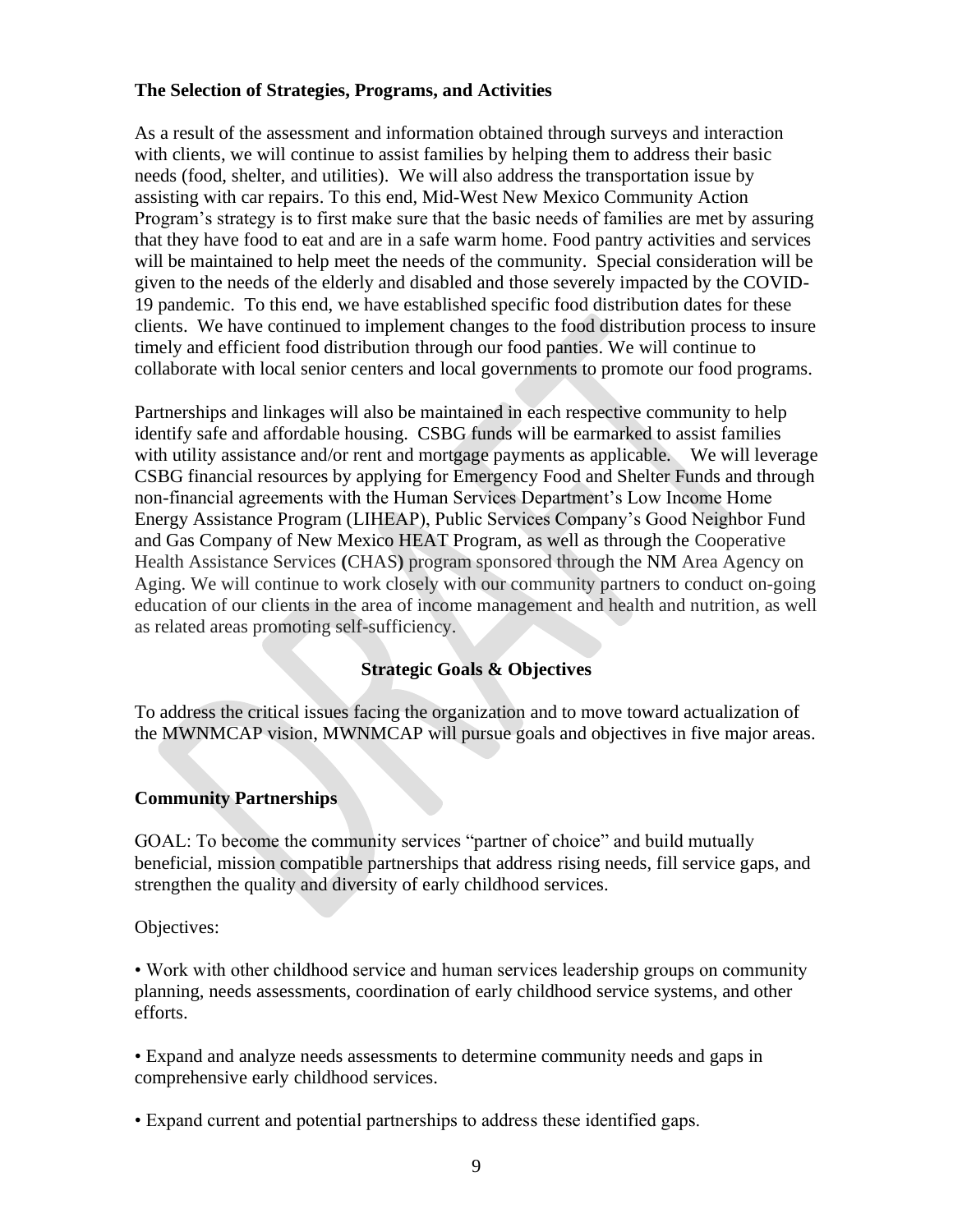• Establish mission-driven criteria to define, promote, and assess current and potential partnerships that assure MWNMCAP's and partners' greatest contribution to the community.

• Aggressively pursue partnerships across demographic and geographic areas to improve visibility and delivery of comprehensive services to diverse communities.

• Establish "Friends of MWNMCAP," an advisory council/think tank of diverse community leaders who provide guidance, advocacy, visibility and support of all goals on an as-needed basis.

# **Comprehensive and Inclusive Services**

GOAL: To ensure that comprehensive services, programs, and options are implemented to meet the needs of diverse families and communities allowing low-income persons to become more self-sufficient and include the reduction of poverty, revitalization of lowincome communities.

Objectives:

• Advocate for the pervasive use of comprehensive services.

• Expand (CSBG type) programs to meet the needs of unserved families and children in a wider socio-economic range. Priority will be given to ensure that basic needs are met.

• Ensure that culturally appropriate services are available to encourage enrollment and positive outcomes among underrepresented communities.

• Use and expand partnerships that increase cultural competence to enhance all aspects of comprehensive services to diverse populations.

• Increase availability and delivery of comprehensive services in all options.

# **Staff and Organizational Culture**

GOAL: Strengthen organizational systems and practices to support an inclusive culture and high performing, mission-driven staff.

Objectives:

• Infuse mission, vision, and core values throughout the organization through education and discussion.

• Improve MWNMCAP's cultural competence to better serve children and families.

• Assess specific communication problems and develop/test new systems for interdepartmental, staff, and family communication.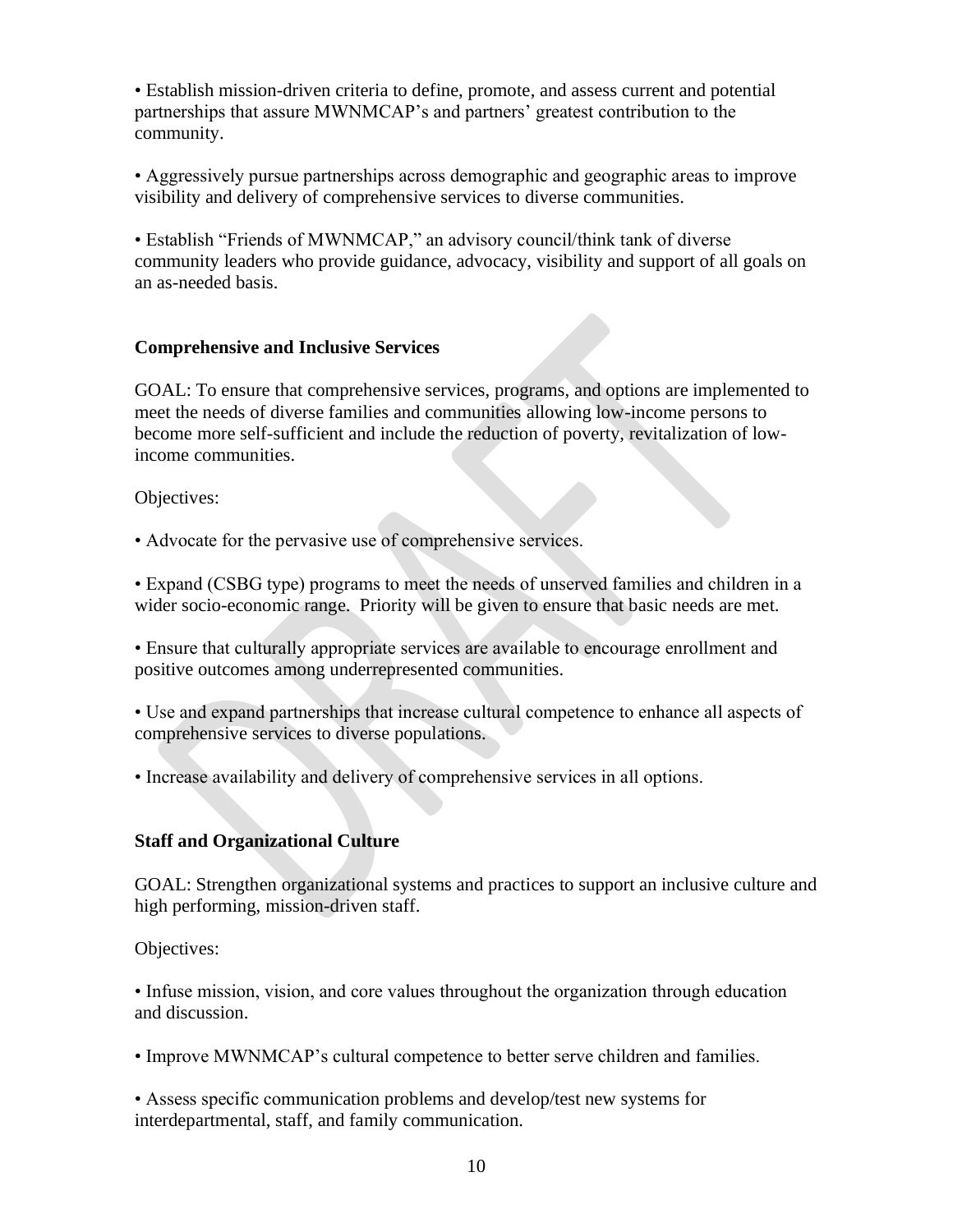• Design and implement a competitive compensation and benefits system to promote excellence, skill development, and accountability.

• Maintain a strong, easily understood, and readily implemented performance management system that builds accountability at all levels.

• Continue to effectively support, provide, and promote excellent staff development and learning opportunities to assure qualifications and credentials.

### **Communication/Community Relations**

GOAL: To increase visibility of and communication about MWNMCAP's services, benefits, and outcomes among stakeholders.

Objectives:

• Develop and implement a comprehensive communication plan with key messages to increase understanding of the breadth, depth, and value of MWNMCAP services.

• Invest in technology and staffing necessary for communication efficiency and success.

• Develop and maintain current and emerging relationships with federal and state agencies to support current programs and to anticipate and respond to changes in the external environment.

#### **Financial Growth**

GOAL: To establish revenue-generating options that enhance current fundraising strategies, diversify MWNMCAP's funding base, and support MWNMCAP programs.

Objectives:

• Establish and support a MWNMCAP fund raising arm.

• Enlist broad support and involvement in MWNMCAP fundraising and revenue generation.

• Use current MWNMCAP resources and expertise in developing revenue generation ideas.

• Identify, evaluate, and implement new revenue-generating activities and programs.

• Prioritize partnerships that contribute to financial goals and offer funding opportunities to address service gaps.